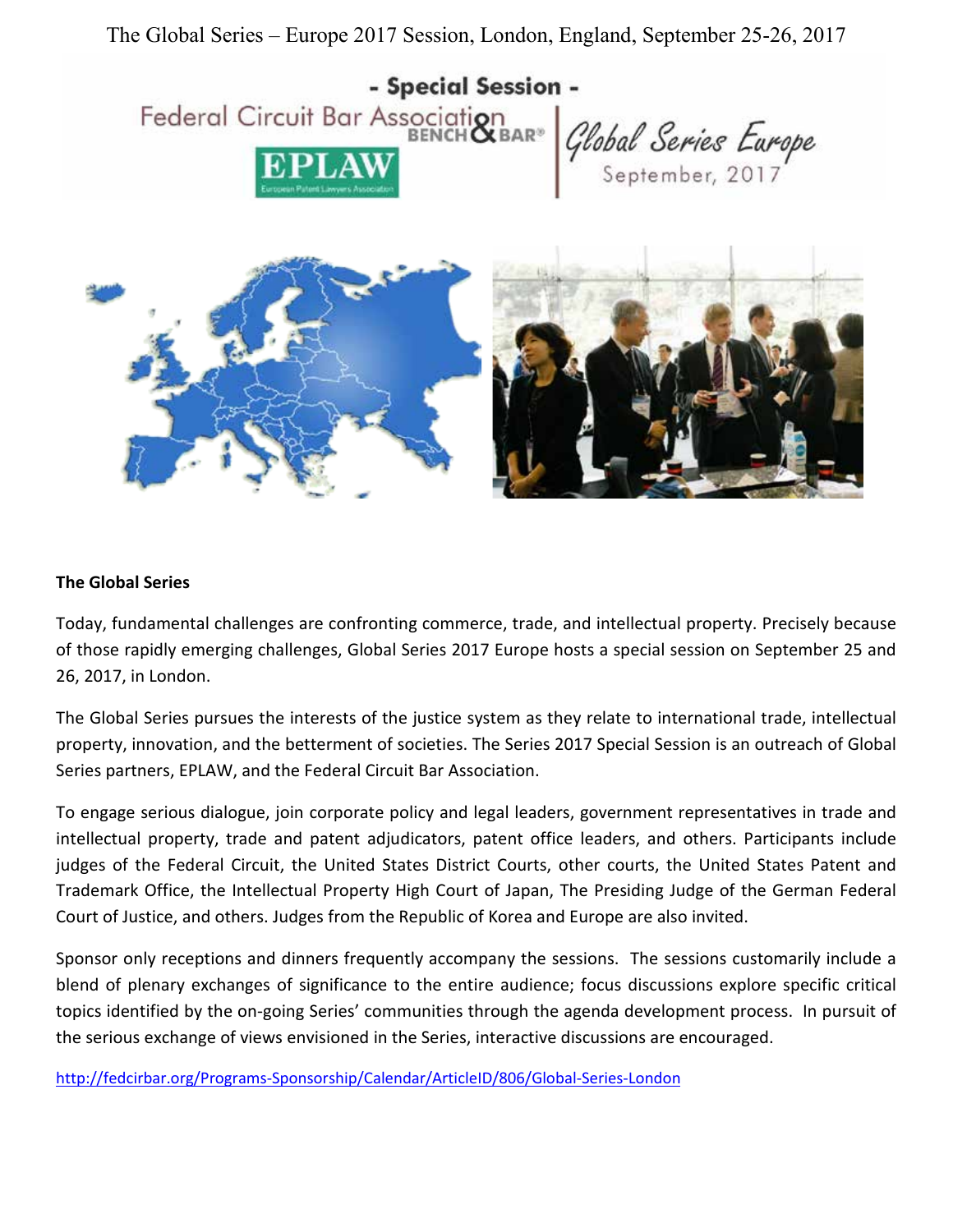# The Global Series – Europe 2017 Session, London, England, September 25-26, 2017

## **AGENDA**

#### **Monday, September 25, 2017**

| 8:45-9:00   | Welcome                                                                                         |
|-------------|-------------------------------------------------------------------------------------------------|
| 9:00-9:50   | Trade, Economics, and IP Europe, UK, and US                                                     |
| 9:50-10:40  | The Corporate Perspectives I (Tech): Innovation, Quality, Enforceability                        |
| 10:40-10:55 | Networking Break                                                                                |
| 10:55-11:45 | The Corporate Perspectives II (Automotive, Aerospace, SME): Innovation, Quality, Enforceability |
| 11:45-12:35 | The Corporate Perspectives III (Pharmaceutical: Innovation, Quality, Enforceability             |
| 12:35-1:35  | Lunch                                                                                           |
| 1:35-2:35   | Intellectual Property Adjudication I - The View from the Bench                                  |
| 2:35-3:35   | Intellectual Property Adjudication II - The View from the Bench                                 |
| $3:35-4:25$ | Innovation, Quality, Enforceability: Systems                                                    |
| 4:25-4:40   | <b>Networking Break</b>                                                                         |
| 4:40-5:30   | Protection Strategies: The Counsel (Corporate and Private)                                      |
| 5:30-6:20   | Patent Litigation in the United States                                                          |
| 6:30        | Attendee Reception and Friends of the Global Series Dinner                                      |

## **Tuesday, September 26, 2017**

| 8:30-9:20    | Trade and Trade Agreements, Europe, UK, and US                    |
|--------------|-------------------------------------------------------------------|
| $9:20-10:20$ | Adjudication and the UPC                                          |
| 10:20-10:35  | Networking Break                                                  |
| 10:35-11:35  | Innovation and Patent Litigation Forum Trends: US, UK, EU, Korea  |
| 11:35-12:35  | Competition and International Licensing                           |
| 12:35-1:35   | Lunch                                                             |
| $1:35-2:35$  | Second Medical Use                                                |
| $2:35-3:35$  | Innovation: The Shape of Things to Come                           |
| $3:35-3:50$  | Networking Break                                                  |
| 3:50-4:40    | Special Issues Concerning Standard Essential Patents and FRAND    |
| 4:40-5:30    | The Series' "Most Challenging" Globally: Developing Jurisprudence |
| 5:30-5:40    | <b>Closing Remarks</b>                                            |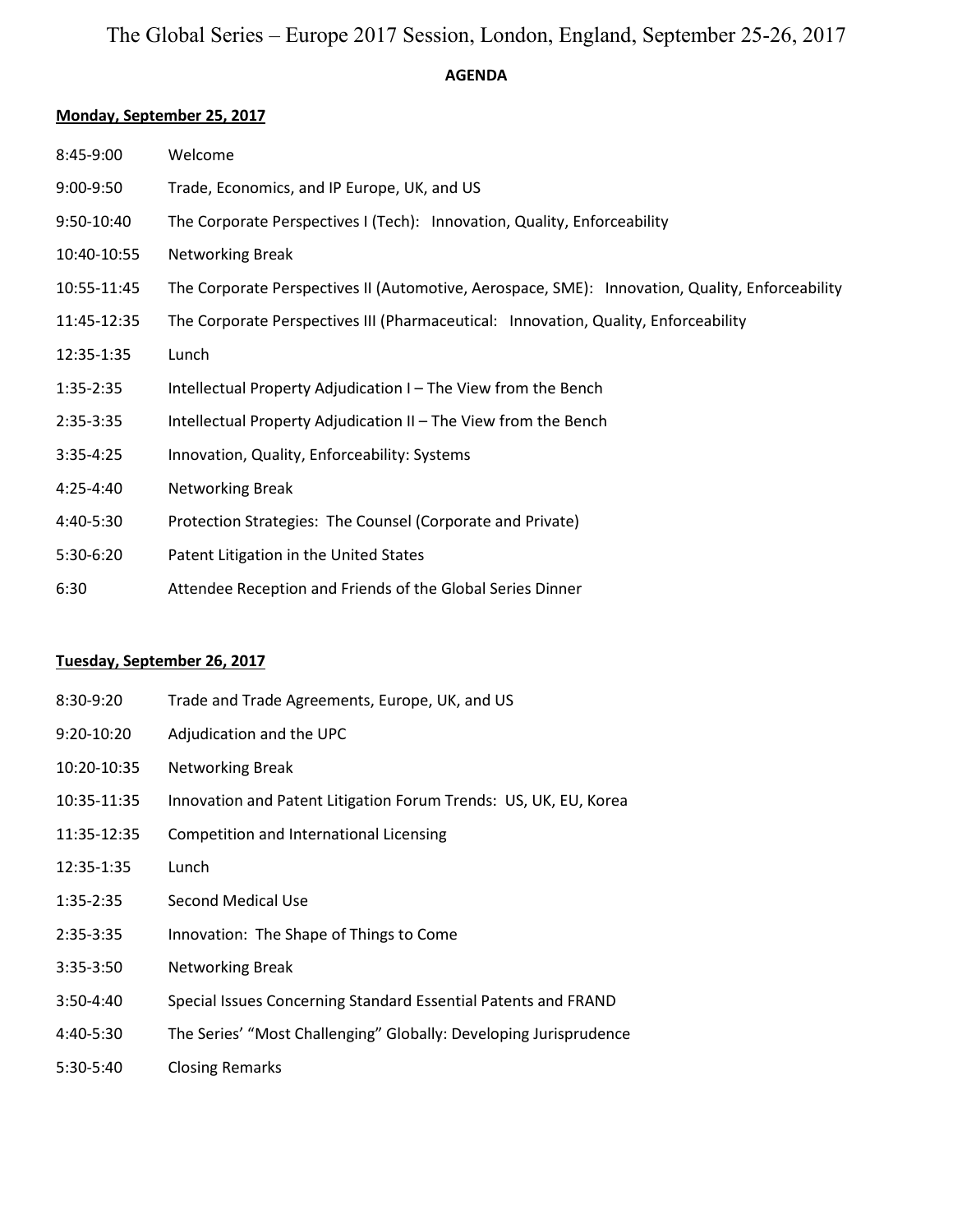#### **SPEAKERS**

John Allcock, Global Co-Chair and US Co-Chair, Intellectual Property and Technology, DLA Piper Roman Bonn, Vice President Intellectual Property, Continental Trevor Callaghan, General Counsel, DeepMind, Google Nick Cannella, Partner, Fitzpatrick, Cella, Harper & Scinto Tina Chappell, Associate General Counsel, Intel Corporation Peter Cicala, Vice President of Intellectual Property and Chief Patent Counsel, Celgene John Colgan, Senior Litigation Counsel, Google Inc. Sonia Cooper, Senior Patent Attorney, IP Policy and Strategy, Microsoft Corporation Patrick Coyne, Partner, Finnegan, Henderson, Farabow, Garrett & Dunner, LLP Andrew Culbert, Partner, Perkins Coie LLP Nicholas Fox, Of Counsel, Simmons & Simmons Claudia Frost, Partner, Orrick, Herrington & Sutcliffe LLP Davina Garrod, Partner, Akin Gump Strauss Hauer & Feld LLP Penny Gilbert, Partner, Powell Gilbert Prof. Dr. Heinz Goddar, Boehmert & Boehmert Nick Groombridge, Partner, Paul Weiss Rifkind & Wharton Klaus Haft, Partner, Hoyng Rokh Monegier Edgar Haug, Partner, Haug Partners Jasper Helder, Partner, Akin Gump Philip Hirschhorn, Shareholder, Buchanan Ingersoll & Rooney PC Robert Huffman, Partner, Akin Gump Strauss Hauer & Feld LLP Patrick Keane, Executive Shareholder, Buchanan Ingersoll & Rooney PC Stephen Kho, Partner, Akin Gump Strauss Hauer & Feld LLP Ute Kilger, Patent Attorney, Boehmert & Boehmert David Killough, Assistant General Counsel, Microsoft Corporation Sherry Knowles, Principal, Knowles Intellectual Property Strategies Robert Koopman, Chief Economist, World Trade Organization Sandra Kuzmich, Partner, Haug Partners Jane Licata, Partner, Licata & Tyrrell P.C. Otto Licks, Partner, Licks Attorneys Yohan Liyanage,Partner, Linklaters Arnold Luschin, Chief Legal Counsel, VW Group, Volkswagen AG Howard Miller, Partner, Girardi Keese Richard Miller QC, Barrister, Three New Square Intellectual Property Kevin Mooney, Partner, Simmons & Simmons Bobby Mukherjee, Chief Counsel, IP & Technology Law, BAE Systems Dr. Ralph Nack, Attorney, Noerr LLP Seongsoo Park, Attorney, Kim & Chang Robert Parker, Partner, Rothwell, Figg, Ernst & Manbeck, P.C. Chip (Walter) Peake, Vice President, General Counsel & Secretary, Lutron Electronics Co., Inc. Jim Pooley, Senior Counsel, Orrick, Herrington & Sutcliffe LLP David Rosenberg, Vice President, IP Policy, GlaxoSmithKline Corey Salsberg, VP, Global Head IP Affairs, Novartis Miriam Sapiro, Partner, Finsbury Julia Schönbohm, Partner, Linklaters Elke Simon, Head of IP , C. H. Boehringer Sohn AG & Co. KG Mark Snyder, SVP, Patent Counsel, Qualcomm Incorporated Thierry Sueur, Vice-President, European & International Affairs, Air Liquide Antony Taubman, Director, Intellectual Property Division, World Trade Organization Richard Taylor, Partner, DLA Piper Andrew Trask, Litigation, Google Inc. Pierre Véron, Partner, Véron & Associates Avocats Gert Würtenberger, Partner, WürtenbergerKunze Rechtsanwälte